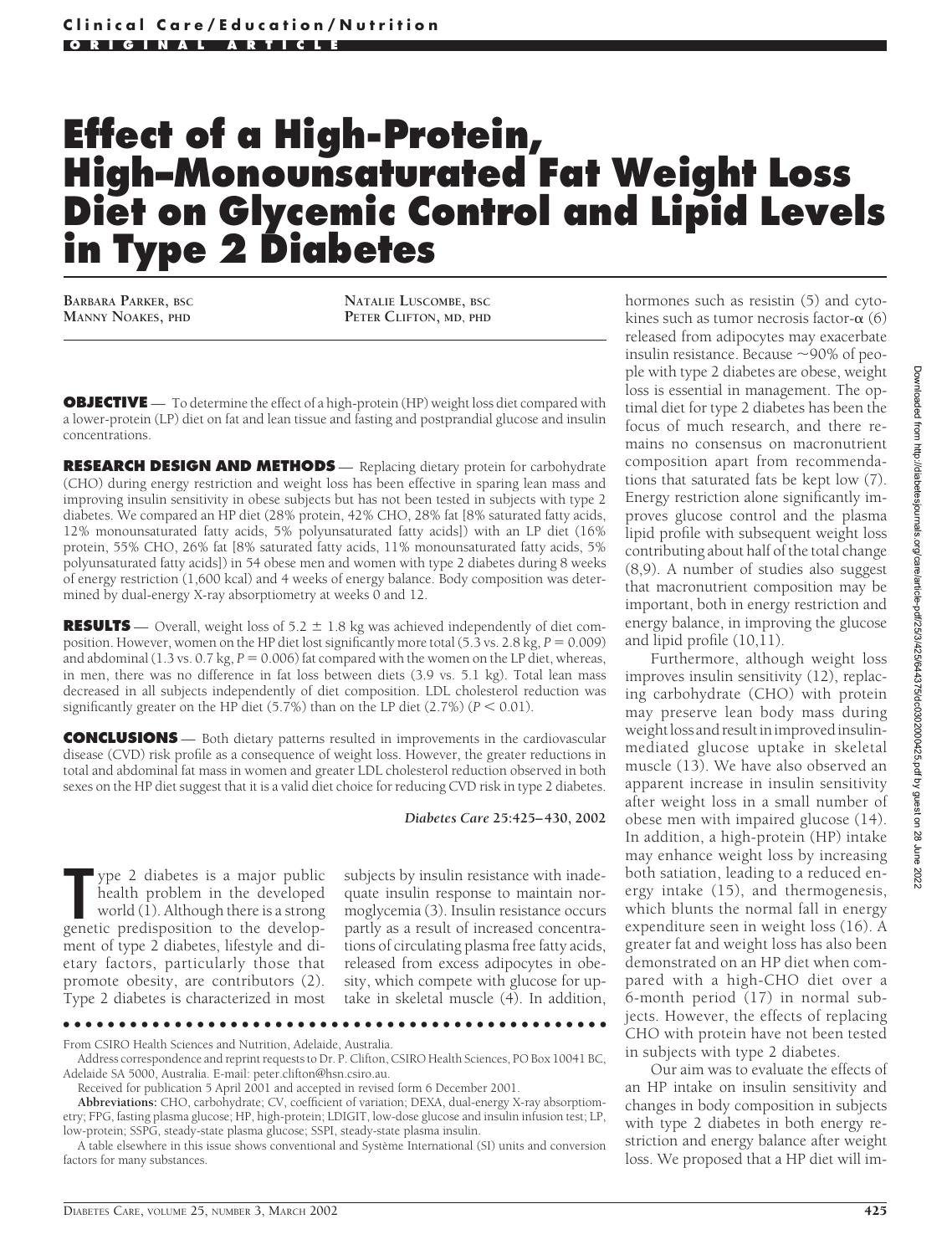prove insulin resistance in type 2 diabetes after weight loss and reduce fasting and postprandial glucose and insulin concentrations. We also proposed an improvement in insulin-mediated glucose uptake by preservation of lean mass on the HP diet when compared with the low-protein (LP) diet.

## **RESEARCH DESIGN AND METHODS**

## **Subjects**

A total of 66 subjects with type 2 diabetes and no proteinuria were recruited by public advertisement. Subjects attended detailed information sessions, and all gave written informed consent. No payment was provided for participation in the study. The study design was approved by the Human Ethics Committee of the CSIRO (Commonwealth Scientific and Industrial Research Organisation), Health Sciences and Nutrition. Of the subjects, 54 completed the study. Two subjects withdrew before commencement. A further 10 subjects (5 from each diet group) withdrew throughout the study. Of the 54 subjects (19 men, 35 women), 25 managed their diabetes by diet alone, 26 required oral hypoglycemic medications (19 on metformin, 15 sulfonylureas alone or combination), and 4 required insulin. Four subjects with fasting plasma glucose (FPG) of 4–6 mmol/l were asked to cease medications before commencement of the diet to allay possible hypoglycemic episodes with weight loss. Decreases in dosage occurred in eight subjects at weeks 4 and 8 (five from the HP diet and three from the LP diet). Subjects on antihypertensive or lipid-lowering medication were asked to maintain the same dose throughout the study. All subjects were asked to maintain exercise programs at levels established before the study.

# Experimental design

Subjects were matched on the basis of FPG, BMI, age, sex, and medication and were randomly assigned to either the HP diet (30% protein, 40% CHO) or LP diet (15% protein, 60% CHO). The 12-week study was conducted on an outpatient basis and consisted of an 8-week energy restriction component (1,600 kcal) followed by a 4-week period of the same macronutrient composition but in energy balance. Subjects attended the clinic for venous blood samples on 2 consecutive

days at weeks 0, 4, 8, and 12 after a 12-h fast. Weight was recorded in light clothing at each visit. At weeks 0, 8, and 12, all subjects underwent a 75-g 3-h oral glucose tolerance test (OGTT) with venous blood samples taken fasting and at 1, 2, and 3 h. Subjects collected 24 h urine samples for assessment of urea/creatinine ratio at weeks 0, 8 and 12.

# **Diets**

The HP diet consisted of 30% energy from protein and 40% energy from CHO, and the LP diet consisted of 15% energy from protein and 60% energy from CHO. Diets were matched for fatty acid profile (8% saturated fatty acids, 12% monounsaturated fatty acids, 5% polyunsaturated fatty acids). The diets were prescriptive fixed menu plans, and subjects were supplied with key foods, which amounted to 60% of energy intake, to assist with dietary compliance. These included preweighed portions of beef and chicken suitable for six meals per week and shortbread biscuits plus low-fat cheese (3% fat), diet yogurt, and skim milk powder for the HP diet and rice for the LP diet. The other differences between the diets lay in the amount of meat and chicken (200 vs. 100 g), fruit (200 vs. 300 g), and whole-meal bread (3 vs. 4 slices). Alcohol was not permitted, and a list of free choice vegetables and salad (maximum 2.5 cups) was provided. During the stable weight phase, caloric intake was increased by  $\sim$ 30%, with a further 7 g protein in the LP diet and 21 g in the HP diet. Each subject completed weighed daily diet checklists of all foods and was assessed by the same dietitian at 2-week intervals. Group training was provided in the use of scales and keeping food records. Three consecutive days (1 weekend and 2 weekdays) of the checklist from each 2-week period were analyzed by Diet/1 Nutrient Calculation software (Xyris Software 1998, Highgate Hill, Australia). This program had no missing values for the nutrients of interest, and because the diet was very prescriptive, unusual foods were rarely encountered. Recipes were entered as proportions of the original ingredients. The database had been extensively modified by our group to add new foods and recipes.

# Body composition

For assessment of body fat amount and distribution, all subjects underwent a dual-energy X-ray absorptiometry (DEXA; Norland, Fort Atkinson, WI) scan at weeks 0 and 12. Abdominal fat mass was measured from the area demarcated by the ribs at the upper portion and the ileac crests at the lower portion. DEXA calculates the percentage of lean and fat mass based on measured tissue density and the known density of the two tissue types. The CV of these measures was 3– 4%.

# Insulin sensitivity

At weeks 0 and 12, 25 subjects (8 men, 17 women), not on diabetes medication, underwent a continuous low-dose glucose and insulin infusion test (LDIGIT) for determination of steady-state plasma glucose (SSPG) and steady-state plasma insulin (SSPI) concentrations. The method, a refinement of the modified Harano test previously described (18), involved the insertion of a cannula into a forearm vein for infusion of a combination of 25 mU  $\cdot$  kg<sup>-1</sup>  $\cdot$  h<sup>-1</sup> insulin and 4 mg  $\cdot$  kg $^{-1}$   $\cdot$  min $^{-1}$  glucose. From a cannula inserted into the opposite forearm, blood samples (under a warmed blanket) were taken at baseline and at 120, 130, 140, 145, and 150 min after commencement of the infusion. SSPG and SSPI concentrations were determined from the average of the samples taken between 120 and 150 min. Subjects were required to lie quietly in a supine position for the duration of the test.

# Biochemical analysis

Fasting blood samples were collected in tubes containing either no additives for lipids and insulin or sodium fluoride/ EDTA for glucose measurements. Plasma or serum was isolated by centrifugation at 600*g* for 10 min at 5°C (Beckman GS-6R centrifuge; Beckman, Fullerton, CA) and frozen at  $-20^{\circ}$ C. Biochemical assays were performed in a single assay at the completion of the study, except LDIGIT glucose samples, which were analyzed after each test. Plasma glucose and serum total cholesterol and triacylglycerol concentrations were measured on a Cobas-Bio centrifugal analyzer (Roche, Basel) by using enzymatic kits (Roche) and control sera. Plasma HDL cholesterol concentrations were measured using a Cobas-Bio analyzer after precipitation of LDL and VLDL cholesterol with polyethylene glycol 6000 solution. A modified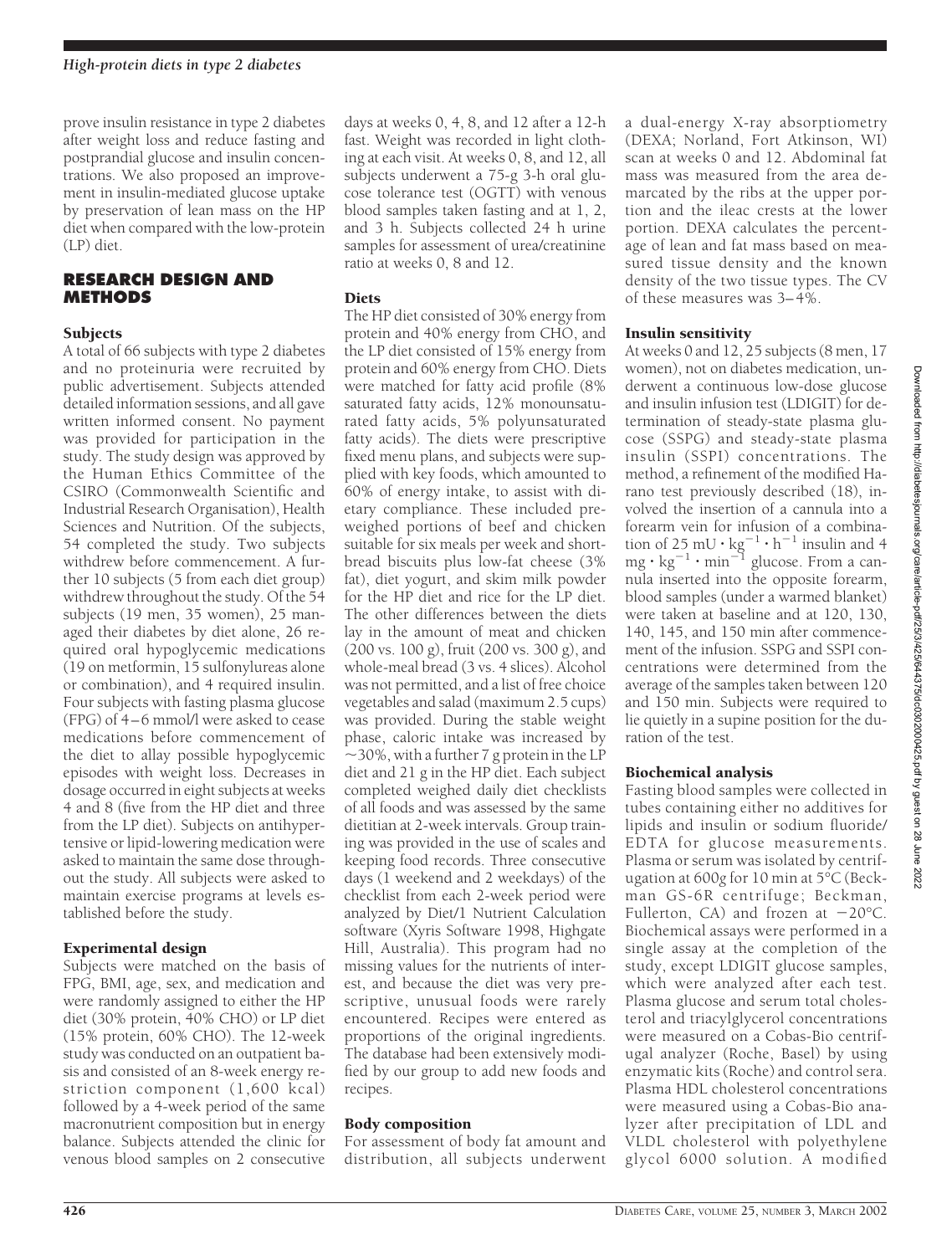|                  | HP diet         | LP diet         |
|------------------|-----------------|-----------------|
| Men              |                 |                 |
| $\boldsymbol{n}$ | 9               | 10              |
| Age (years)      | $63.4 \pm 1.7$  | $64.2 \pm 3.8$  |
| BMI $(kg/m2)$    | $35.4 \pm 2.0$  | $33.4 \pm 1.0$  |
| Weight (kg)      | $107.6 \pm 5.8$ | $101.2 \pm 5.4$ |
| Glucose (mmol/l) | $7.9 \pm 0.9$   | $7.4 \pm 0.4$   |
| Insulin (mU/l)   | $18.7 \pm 2.6$  | $17.1 \pm 3.0$  |
| $sBP$ (mm $Hg$ ) | $151 \pm 5$     | $144 \pm 6$     |
| $dBP$ (mmHg)     | $90 \pm 3$      | $81 \pm 3$      |
| Women            |                 |                 |
| $\boldsymbol{n}$ | 17              | 18              |
| Age (years)      | $58.7 \pm 2.2$  | $60.9 \pm 2.3$  |
| BMI $(kg/m2)$    | $34.5 \pm 1.4$  | $33.2 \pm 1.4$  |
| Weight (kg)      | $93.2 \pm 3.7$  | $86.7 \pm 4.1$  |
| Glucose (mmol/l) | $7.5 \pm 0.4$   | $7.4 \pm 0.3$   |
| Insulin (mU/l)   | $15.8 \pm 2.0$  | $16.1 \pm 1.4$  |
| $sBP$ (mm $Hg$ ) | $143 \pm 3$     | $137 \pm 3$     |
| $dBP$ (mmHg)     | $83 \pm 3$      | $78 \pm 3$      |

Data are means  $\pm$  SEM, with no significant differences between variables. dBP, diastolic blood pressure; sBP, systolic blood pressure.

Friedewald equation was used to calculate LDL cholesterol (19). Insulin was determined in duplicate using a radioimmunoassay kit (Pharmacia & Upjohn Diagnostics, Uppsala, Sweden).  $HbA_{1c}$ samples were frozen at  $-20^{\circ}$ C and analyzed by high-performance liquid chromatography at the end of the study (20). Urine samples to assess compliance to the diet and albumin excretion were frozen, and urea and creatinine were measured in one run on a Hitachi autoanalyzer (Roche, Indianapolis, IN) at the end of the study.

#### Statistical analysis

Analysis was performed by repeatedmeasures ANOVA (with covariates of baseline weight and total fat mass in some analyses) with variables measured at weeks 0, 4, 8, and 12 using SPSS for Windows 10.0 statistical software (SPSS, Chicago). Diet and sex were between-subject factors. Data are expressed as means SEM. One-way ANOVA was used to exclude significant differences at baseline between diets and men and women. Inclusion of data from subjects with medication changes significantly affected the

results for the OGTT; therefore, these eight subjects were excluded from analysis in this test. Significance was set at *P* 0.05.

# **RESULTS**

#### Baseline characteristics

Subjects were matched for BMI, age, sex, FPG, and medication. Baseline characteristics of subjects are shown in Table 1. There were no significant differences between the two groups for weight or blood pressure.

#### Diet composition and compliance

Energy intake in the 8-week energy restriction phase and the 4-week energy balance phase was not different between the two diets (Table 2). As planned, protein intake was higher and CHO intake lower in the HP diet than in the LP diet both in energy restriction and energy balance  $(P < 0.001)$ , with no differences between phases. Saturated fat intake was not different between the diets or the phases, but dietary fiber and dietary cholesterol were significantly different between diets in both phases. Urine urea fell from 450 to 420 mmol/day on the HP diet and from 428 to 301 mmol/day on the LP diet (*P* 0.001 for difference) during the weight loss phase and rose to 461 and 344 mmol/ day, respectively, in the weight maintenance phase diet ( $P < 0.001$  for difference). Urinary urea/creatinine ratio was significantly different between diets by repeated-measures ANOVA (*P* 0.001). Urinary albumin excretion did not change with weight loss on either diet:

**Table 2—***Diet composition determined by subjects' consecutive 3-day weighted dietary records every 2 week*

|                       | HP diet $(n = 26)$    |                   |                       | LP diet $(n = 28)$ |
|-----------------------|-----------------------|-------------------|-----------------------|--------------------|
|                       | Energy<br>restriction | Energy<br>balance | Energy<br>restriction | Energy<br>balance  |
| Energy (kcal/day)     | $1,587 \pm 36$        | $2,029 \pm 55$    | $1,543 \pm 44$        | $1,785 \pm 74$     |
| Protein $(\% E)$      | $28.1 \pm 0.3^*$      | $27.7 \pm 0.3$    | $16.4 \pm 0.3$        | $16.0 \pm 0.3$     |
| $CHO$ (% E)           | $42.1 \pm 0.2^*$      | $42.6 \pm 0.4$    | $54.8 \pm 0.4$        | $55.0 \pm 0$       |
| Total fat $(\% E)$    | $27.8 \pm 0.2$        | $27.6 \pm 0.3$    | $26.3 \pm 0.4$        | $26.7 \pm 0.5$     |
| Saturated (% E)       | $8.2 \pm 0.1$         | $8.2 \pm 0.2$     | $7.5 \pm 0.1$         | $7.6 \pm 0.2$      |
| Monounsaturated (% E) | $12.1 \pm 0.1$        | $12.2 \pm 0.2$    | $11.2 \pm 0.2$        | $11.6 \pm 0.3$     |
| Polyunsaturated       | $4.9 \pm 0.1$         | $4.7 \pm 0.1$     | $4.9 \pm 0.1$         | $4.8 \pm 0.1$      |
| Fiber (g/day)         | $24.3 \pm 0.7^*$      | $29.3 \pm 1.2$ †  | $28.3 \pm 0.8$        | $33.5 \pm 1.3$     |
| Cholesterol (mg/day)  | $175.7 \pm 6.1*$      | $202.9 \pm 8.5^*$ | $93.9 \pm 5.6$        | $98.6 \pm 5.9$     |

Data are means  $\pm$  SEM. Subjects were required to complete daily weighed dietary records. The 3-day dietary records (1 weekend and 2 weekdays) were analyzed every 2 weeks in 8 weeks of energy restriction and 4 weeks of energy balance. E, energy, \**P* < 0.001,  $\uparrow$  *P* < 0.05 (difference between diets).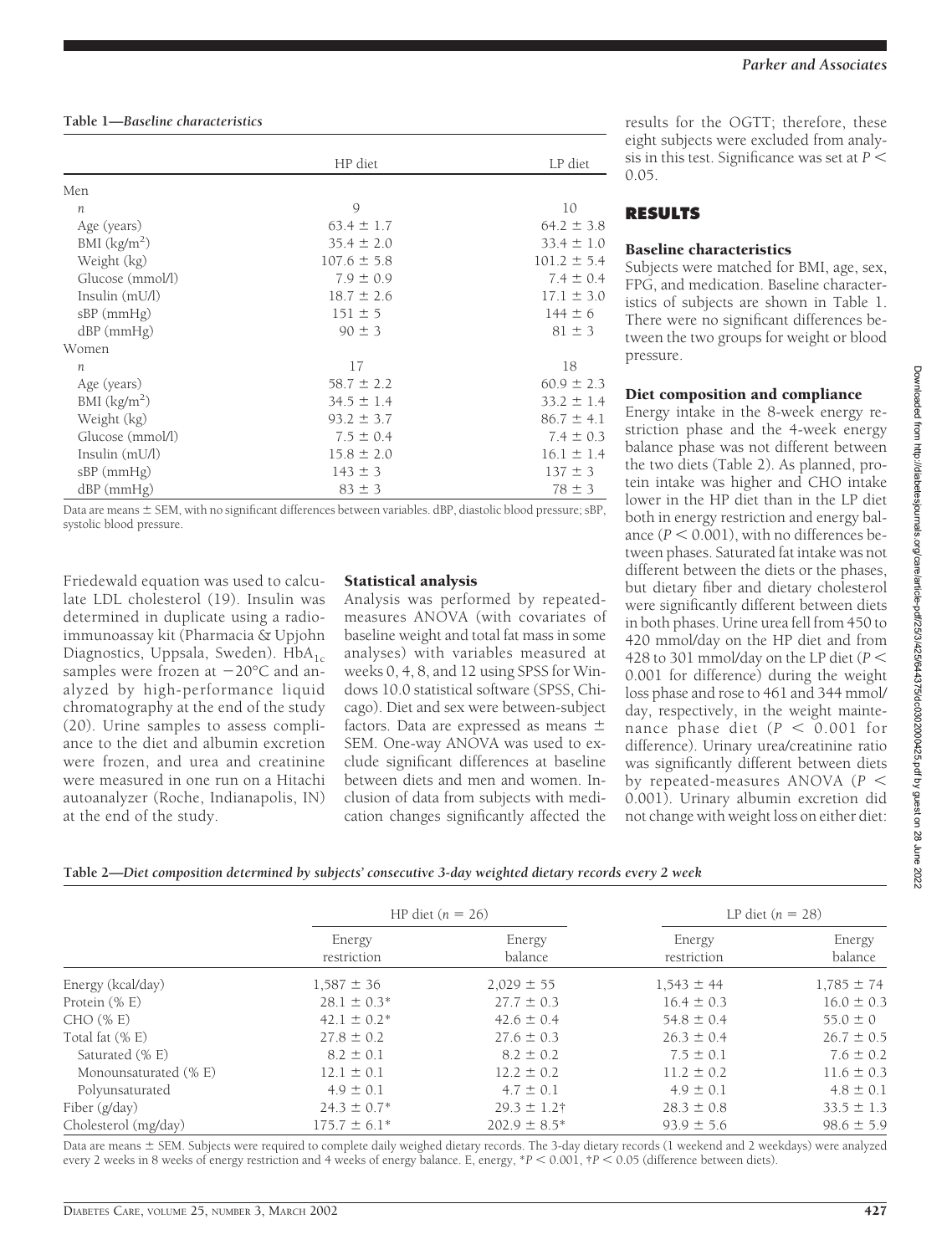Downloaded from http://diabetesjournals.org/care/article-pdf/25/3/425/644375/dc0302000425.pdf by guest on 28 June Downloaded from http://diabetesjournals.org/care/article-pdf/25/3/425/644375/dc0302000425.pdf by guest on 28 June 2022

2022

24.2 to 19.8 mg/l in the 12 subjects with microalbuminuria on the HP diet and 4.3 to 3.5 mg/l in the 7 subjects on the LP diet.

#### Weight and body composition

Both men and women lost weight on both diets; however, there was a weak sex by diet interaction ( $P = 0.04$ ), such that men lost more weight on the LP diet (5.8 vs. 4.7 kg), whereas women lost more weight on the HP diet (6 vs. 4.2 kg). Similarly for total fat mass, men lost more on the LP diet (5.1 vs. 3.8 kg), whereas women lost more on the HP diet (5.3 vs. 2.8 kg), as reflected by a significant sex by diet inter $action (P = 0.01)$ . A significant sex by diet effect was also observed in the change in abdominal fat mass  $(P < 0.02)$ , such that men lost more fat on the LP diet (1.7 vs. 1.4 kg), whereas women lost more on the HP diet (1.3 vs. 0.7 kg). Total lean mass was reduced significantly with both diets (1.35 kg on the LP diet and 0.52 kg on the HP diet) with no significant difference between them.

## Glycemic control

Fasting and 1-, 2-, and 3-h plasma glucose concentrations were reduced by both dietary interventions  $(P < 0.001)$ ; however, no significant effects of diet or sex were observed (Table 3). Fasting and 2-h insulin concentrations were reduced at weeks 8 and 12 (both  $P < 0.001$ ). The insulin.glucose product was reduced by 42% at 3 h at week 12.  $HbA_{1c}$  decreased by 9.4% between baseline and week 12  $(P < 0.001)$ . There were no significant differences observed for diet or sex.

#### Continuous low-dose insulin and glucose infusion (LDIGIT)

SSPG concentrations were significantly  $reduced (P = 0.01)$  from baseline to week 12 (12.1 to 10.7 mmol/l) with no difference between diets. Weight loss was the same in both groups. SSPI concentrations decreased significantly  $(P = 0.003)$  from 523 to 428 pmol/l with no effect of diet or sex.

# Lipids

Total cholesterol concentrations decreased more on the HP diet than on the LP diet, as reflected by a diet by time interaction of  $P = 0.009$ . For all subjects, triacylglycerol concentrations decreased at week  $12 (P < 0.001)$ , and there was no diet or sex effect. There was no effect of

|  |  |  | Table 3-Weight and fat changes with energy-restricted diets |  |
|--|--|--|-------------------------------------------------------------|--|
|  |  |  |                                                             |  |

| Variable          | Week 0          | Week 8          | Week 12          |  |
|-------------------|-----------------|-----------------|------------------|--|
| Weight (kg)       |                 |                 |                  |  |
| HP diet           | $97.7 \pm 17.4$ | $93.2 \pm 16.7$ | $92.2 \pm 16.8$  |  |
| LP diet           | $91.4 \pm 18.2$ | $86.9 \pm 16.9$ | $86.6 \pm 16.8$  |  |
| Fat mass in men   |                 |                 |                  |  |
| HP diet           | $38.7 \pm 5.0$  |                 | $35.5 \pm 2.6$   |  |
| LP diet           | $34.8 \pm 5.2$  |                 | $30.4 \pm 2.4$   |  |
| Fat mass in women |                 |                 |                  |  |
| HP diet           | $42.8 \pm 2.6$  |                 | $37.5 \pm 2.5$   |  |
| LP diet           | $39.9 \pm 3.2$  |                 | $37.0 \pm 3.1*$  |  |
| Fasting glucose   |                 |                 |                  |  |
| HP diet           | $8.44 \pm 0.41$ | $7.30 \pm 0.28$ | $7.701 \pm 0.31$ |  |
| LP diet           | $7.76 \pm 0.24$ | $7.02 \pm 0.21$ | $7.33 \pm 0.30$  |  |
| Fasting insulin   |                 |                 |                  |  |
| HP diet           | $16.3 \pm 7.2$  | $12.1 \pm 6.5$  | $13.3 \pm 6.8$   |  |
| LP diet           | $16.5 \pm 7.7$  | $14.0 \pm 10.8$ | $14.8 \pm 9.2$   |  |
| 2 h glucose       |                 |                 |                  |  |
| HP diet           | 8.4             | 7.3             | 7.7              |  |
| LP diet           | 7.8             | 7.0             | 7.3              |  |
| $HbA_{1c}$        |                 |                 |                  |  |
| HP diet           | $6.42 \pm 0.83$ |                 | $5.88 \pm 0.78$  |  |
| LP diet           | $6.30 \pm 0.77$ |                 | $5.79 \pm 0.59$  |  |

 $*P < 0.05$  (difference between diets).

time or diet for HDL cholesterol concentrations (Table 4). A significant time by diet effect was observed in the reduction of LDL cholesterol  $(P = 0.009)$ , with a greater decrease in LDL cholesterol concentrations on the HP diet than on the LP diet.

# Blood pressure

Systolic blood pressure fell significantly by 8 mmHg and diastolic blood pressure by 4 mmHg at week  $8 (P < 0.001)$  with no differential effect of diet. During the weight stabilization period between weeks 8 and 12, systolic blood pressure rose by 3 mmHg and diastolic blood pressure by 1 mmHg ( $P < 0.001$ ). This was also not affected by diet composition.

**CONCLUSIONS** — In this study, both HP and LP diets decreased weight, fasting glucose, and insulin concentrations as well as total and abdominal fat. However, in women, the HP diet was able to decrease total and abdominal fat differentially compared with the LP diet. In addition, the HP diet significantly decreased LDL cholesterol concentrations in both men and women compared with the LP diet. We were able to confirm good dietary compliance from both the urinary urea excretion data and the dietary data completed daily by each subject. To maintain energy balance in the last 4-week period, a higher energy intake was required on the HP diet. This finding is consistent with previous observations that an increase in energy expenditure, and a blunting in the normal fall in energy expenditure in weight loss, results from an HP intake (16). Weight loss was not different between the two diets. Our novel observation of a possible sexspecific effect of the HP diet on total and abdominal fat loss in women but not men requires confirmation. Although this result may reflect the small number of male subjects in both dietary interventions, there was no suggestion that the HP diet was advantageous in men. In our study, subjects lost an absolute 2.1% lean mass overall with no significant difference between the two diets. Greater energy restriction, (800 vs. 1,600 kcal), higher protein levels, and the inclusion of only glucose-tolerant women may have affected the disparity in outcomes between the study of Piatti et al. (13), who found that HP weight loss diets spared lean body mass, and our study. We used DEXA for estimating body composition in obese subjects with type 2 diabetes, whereas Piatti et al. (13) used anthropometry. DEXA is a more accurate method of determina-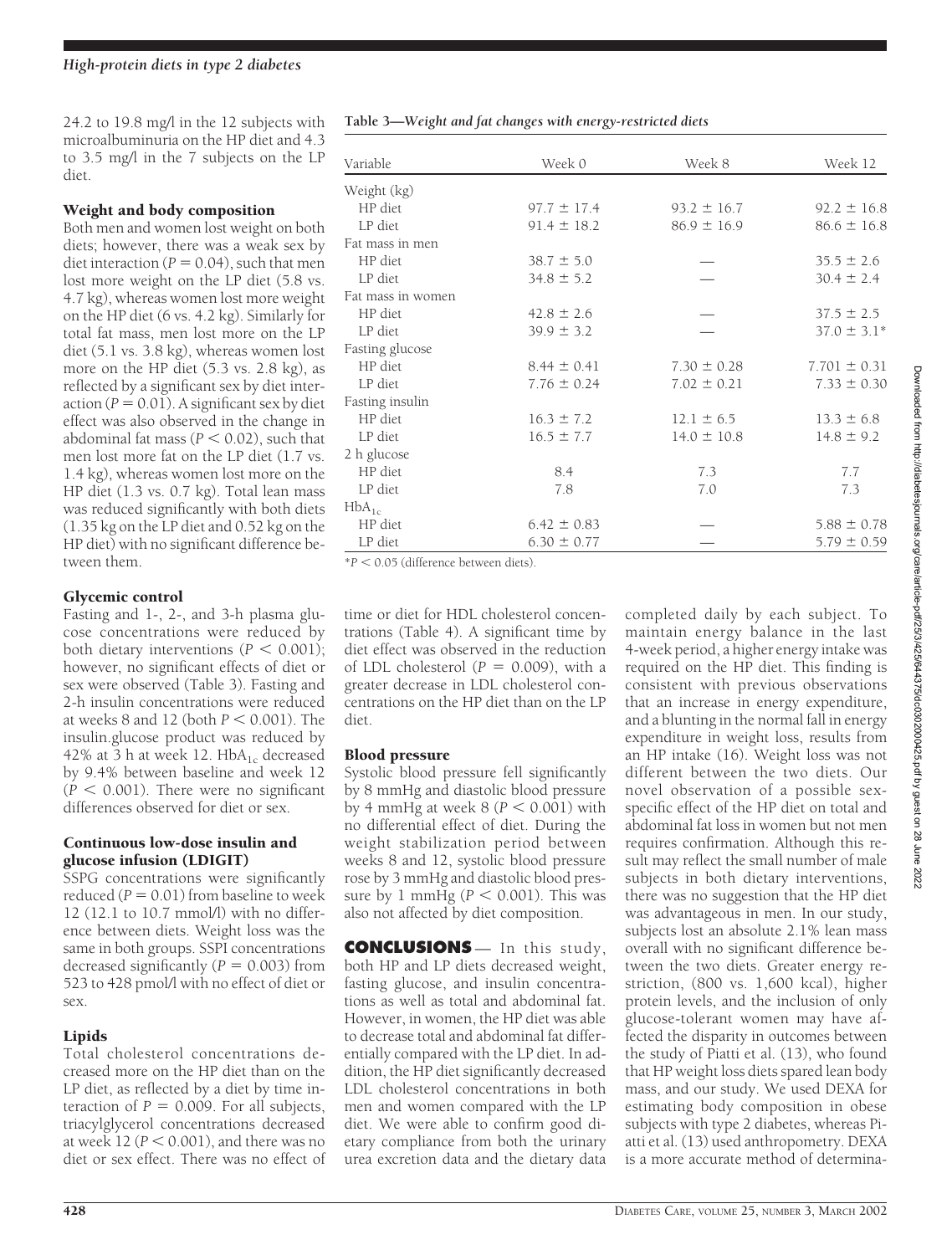**Table 4—***Lipid changes with energy-restricted diets*

| Variable          | Week 0          | Week 8          | Week 12           |  |
|-------------------|-----------------|-----------------|-------------------|--|
| Total cholesterol |                 |                 |                   |  |
| HP diet           | $5.16 \pm 0.17$ | $4.64 \pm 0.18$ | $4.81 \pm 0.16^*$ |  |
| LP diet           | $5.16 \pm 0.25$ | $4.82 \pm 0.22$ | $5.15 \pm 0.25$   |  |
| Triglyceride      |                 |                 |                   |  |
| HP diet           | $2.02 \pm 0.15$ | $1.56 \pm 0.13$ | $1.68 \pm 0.14$   |  |
| LP diet           | $2.17 \pm 0.21$ | $1.76 \pm 0.11$ | $1.94 \pm 0.16$   |  |
| LDL cholesterol   |                 |                 |                   |  |
| HP diet           | $3.32 \pm 0.16$ | $3.02 \pm 0.15$ | $3.13 \pm 0.15^*$ |  |
| LP diet           | $3.23 \pm 0.20$ | $3.12 \pm 0.20$ | $3.32 \pm 0.22$   |  |
| HDL cholesterol   |                 |                 |                   |  |
| HP diet           | $0.93 \pm 0.03$ | $0.92 \pm 0.03$ | $0.92 \pm 0.04$   |  |
| LP diet           | $0.95 \pm 0.05$ | $0.91 \pm 0.04$ | $0.96 \pm 0.03$   |  |

 $*P < 0.01$ ,  $P < 0.05$  (difference between diets).

tion of body fat distribution when compared with traditional anthropometric methods, such as skinfold thickness measurements and waist-to-hip ratio. Thus, the effect of HP moderately energyrestricted diets in preserving lean body mass still remains unproven.

Despite greater fat loss, the women on the HP diet were apparently not more insulin sensitive than the men or women who lost less fat. A possible explanation for this may be the small differential fat loss (2.5 kg), which may not have been large enough to produce a significant change in insulin sensitivity, as assessed by the LDIGIT or OGTT. Longer-term studies with greater weight loss might reveal such differences. SSPG concentrations were significantly decreased at week 12, indicating that subjects became more insulin sensitive. SSPI concentrations were also significantly reduced at week 12, but this may reflect the decrease in infused insulin (due to a lower body weight) or an enhanced clearance and not necessarily a decrease in insulin secretion. We did not measure C-peptide concentrations, which would indicate whether endogenous insulin secretion had decreased. Fasting and post-load glucose and insulin concentrations were reduced during and after weight loss in all subjects after an OGTT regardless of diet. This outcome was probably largely the result of a decrease in substrate intake and reduced hepatic glucose production, although increased insulin sensitivity through reduced fat mass cannot be excluded. This finding is consistent with previous research that found that energy restriction and weight loss both corresponded with

reductions in fasting glucose and insulin concentrations (8,9). In contrast, some acute studies (21,22) have found a significant effect of protein intake in stimulating insulin secretion and lowering glucose concentrations. However, whether this still occurs after repeated exposure to HP meals is not known. Our finding of a significant effect of the HP diet on lowering LDL cholesterol concentrations confirms the results from one other study (23). In their energy balance study, Wolfe and Giovanetti (23) contrasted an HP diet (23% energy) with an LP diet (11% energy) and randomly assigned free-living hypercholesterolemic subjects, in a crossover design, to both dietary interventions for 4–5 weeks. Both diets were low in saturated fat and cholesterol. In contrast to our findings, they found significant decreases in triglyceride concentrations as well as increases in HDL cholesterol concentrations on the HP diet. Although triglyceride concentrations were improved in our study, there was no difference between the diets. We found a significant decrease in LDL cholesterol at all time points from baseline in both men and women on the HP diet compared with the LP diet. There was no impact of body composition changes on this result. Because saturated fat intake was not different between the diets, this was not the cause of the differential LDL cholesterol reduction. The mechanism for the hypolipidemic effect of an HP intake on LDL cholesterol concentrations is unclear. Our observed decrease in LDL cholesterol concentrations of 5.7% on the HP diet may lead to a 10% decrease in the risk of CVD in these subjects. This result is relevant because in people with type 2 diabetes, the risk of CVD is increased two to four times that of the normal population (1). However, because this effect on LDL has not been observed before with HP weight loss diets, further confirmatory work is required.

**Acknowledgments**— We gratefully acknowledge the support of Meadow Lea Foods for their financial contribution to this study.

We thank Rosemary McArthur for her help in the clinical management of this study, Kay Pender and Anne McGuffin for their assistance in clinical trial management, and Leonie Heilbronn for her assistance in the laboratory.

## **References**

- 1. Mathur S, Cajanayake I, Hodgson C: *Diabetes as a Cause of Death: Australia 1997 and 1998.* Canberra, Australia, Australian Institute of Health and Welfare (AIHW Cat. no. CVD12).
- 2. Haffner SM: Epidemiology of type 2 diabetes: risk factors. *Diabetes Care* 21 (Suppl. 3):C3–C6, 1998
- 3. Kahn CR: Banting Lecture: Insulin action, diabetogenes, and the cause of type 2 diabetes. *Diabetes* 43:1066–1084, 1994
- 4. Boden G, Chen X, Ruiz J, White JV, Rossetti L: Mechanisms of fatty acid-induced inhibition of glucose uptake. *J Clin Invest* 93:2438–2446, 1994
- 5. Steppan CM, Bailey ST, Bhat S, Brown EJ, Banerjee RR, Wright CM, Patel HR, Ahima RS, Lazar MA: The hormone resistin links obesity to diabetes. *Nature* 409: 307–312, 2001
- 6. Hotamisligil GS, Peraldi P, Budavari A, Ellis R, White MF, Spiegelman BM: IRS-1 mediated inhibition of insulin receptor tyrosine kinase activity in TNF-alpha- and obesity-induced insulin resistance. *Science* 271:665–668, 1996
- 7. American Diabetes Association: Nutrition recommendations and principles for people with diabetes mellitus (Position Statement). *Diabetes Care* 23 (Suppl. 1):S43– S46, 2000
- 8. Kelley DE, Wing R, Buonocore C, Sturis J, Polonsky K, Fitzsimmons M: Relative effects of calorie restriction and weight loss in non-insulin dependent diabetes mellitus. *J Clin Endocrinol Metab* 77:1287– 1293, 1993
- 9. Henry RR, Scheaffer, Olefsky JM: Glycemic effects of intensive caloric restriction and isocaloric refeeding in noninsulin-dependent diabetes mellitus. *J Clin Endocrinol Metab* 61:917–925, 1985
- 10. Garg A, Grundy SM, Unger RH: Comparison of effects of high and low carbohydrate diets on plasma lipoproteins and